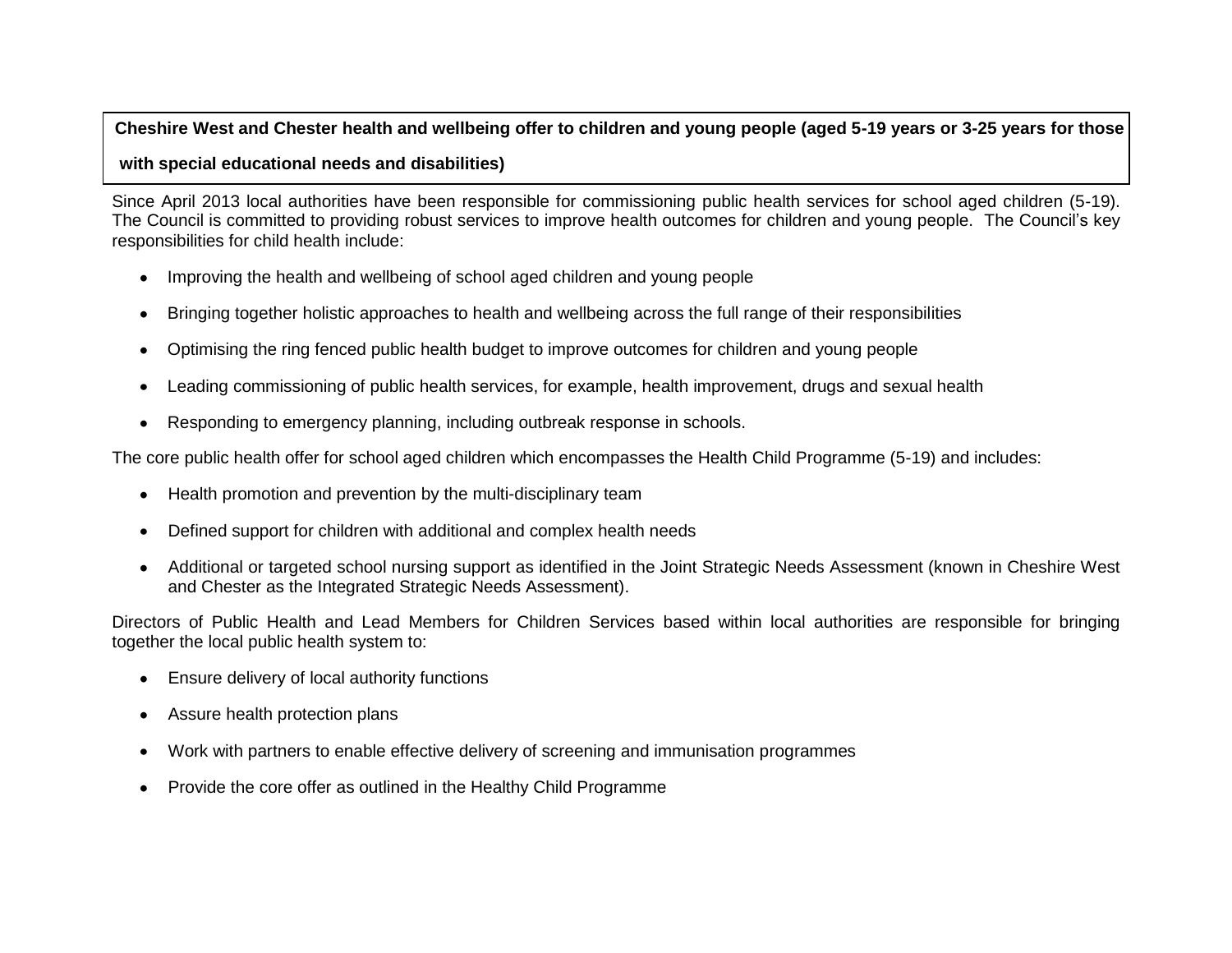Directors of Public Health are the lead commissioners for school nursing services and school nursing services are funded from the public health grant. Under the terms of the Health and Social Care Act 2013, upper tier local authorities are responsible for improving the health of their population, holding an array of statutory duties for children including:

- Driving the high educational achievement of all children
- Leading, promoting and creating opportunities for co-operation with partners to improve the wellbeing of young people  $\bullet$
- Establishing arrangements to reduce child poverty, promote the interests of children in development of health and wellbeing strategies (joining up education to address identified local health and wellbeing needs)
- Leading partners and the public to ensure children are safeguarded and their welfare promoted  $\bullet$

The Council intends to re-commission School Nursing Services as part of its health and wellbeing offer to children and young people 5 to 19 (3-25 for children and young people with Special Educational Needs and Disabilities (SEND).

The responsibility for commissioning immunisation and vaccination, together with clinical support for children with additional health needs for long term conditions and disabilities, lies with NHS England. The Council's public health commissioners are working closely with NHS England Cheshire, Wirral and Warrington Area Team (CWW AT) to provide an integrated immunisation and vaccination programmes as part of the 5-19 health and wellbeing service. In addition special school nursing services are commissioned by Clinical Commissioning Groups to provide specialist clinical input for children with specific health needs. Public health commissioners are working with West Cheshire and Vale Royal clinical commissioners to ensure children with special educational needs and disabilities receive the Healthy Child Programme.

The Council is exploring co-commissioning arrangements with NHS England and Clinical Commissioning Groups to ensure comprehensive service provision to all children and young people. The Council plans to commission services that are outcome focussed and provide a range of health and wellbeing interventions.

Services currently considered in the scope of this exercise are:

- School Nursing Services
- Healthy Child Programme 5-19 years (3-25 years SEND)
- National Child Measurement Programme
- Immunisation and Vaccinations (NHS England CWW AT)

Our vision is to commission a school nursing service that is part of a wider health and wellbeing offer to children, young people and their families, making a significant contribution to giving them the best start in life.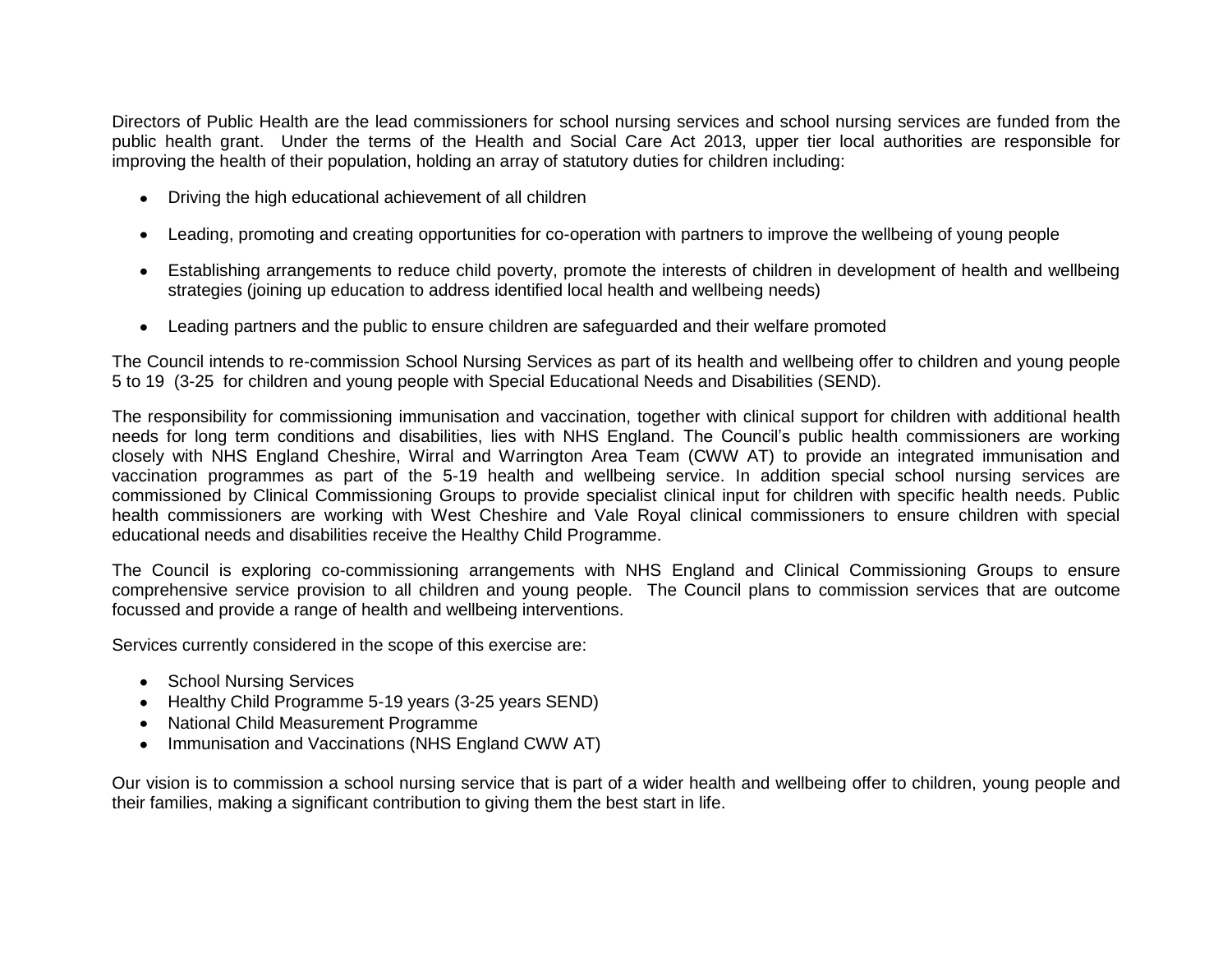The specification for this service will have a strong requirement for flexible individualised packages of care, for effective engagement of children, young people and their families which puts them at the centre of service development and promotes self management of their health and wellbeing. This will include ensuring appropriate access for different groups in appropriate and accessible locations. It also has clear requirements in terms of compliance with equality legislation and human rights and to go further in terms of actively reviewing and addressing equality issues on a regular basis. Equality and Diversity training for staff will be a requirement in the specification and the provider will have to report on this. The service specification is informed by the national model of best practice and care pathway. This ensures services are targeted according to levels of need and enables children, young people and their families to access specialist services when appropriate.

### Lead officer: Rachel Raw

Stakeholders: Existing service providers, school head teachers, governors and staff, children, young people and their families, Clinical Commissioning Groups, social care and children's commissioners, police, probation, elected members and respective Council services (procurement, legal, finance)

Equality analysis is a valuable tool to help embed equality into everything we do

While process is important, equality analysis is essentially about outcomes.

Lack of evidence of discrimination is not evidence of a lack of discrimination.

It is not acceptable to say that a policy is applied uniformly to all groups and is therefore fair and equal. Applying a policy or procedure consistently may result in differential outcomes for different groups.

For each of the areas overleaf, an assessment needs to be made on whether the policy has a positive, negative or neutral impact, and brief details of why this decision was made and notes of any mitigation should be included. Where the impact is negative, this needs to be given a high, medium or low assessment. It is important to rate the impact of the policy based on the current situation (i.e. disregarding any actions planned to be carried out in future).

High impact – a significant potential impact, risk of exposure, history of complaints, no mitigating measures in place etc.

Medium impact –some potential impact exists, some mitigating measures are in place, poor evidence

Low impact – almost no relevancy to the process, e.g. an area that is very much legislation led and where the Council has very little discretion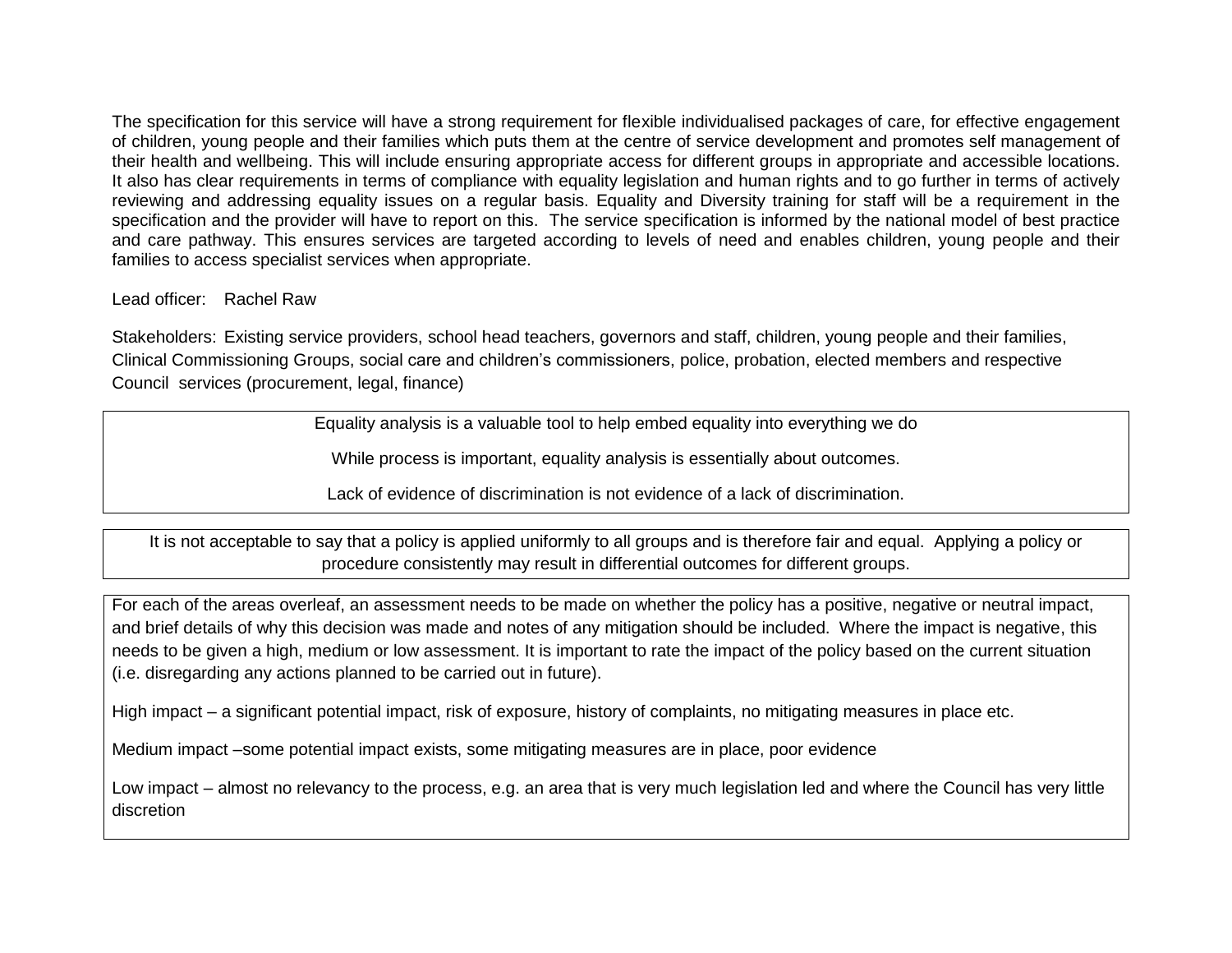|                                                    | <b>Neutral</b>                  | <b>Positive</b>                          | <b>Negative</b>                    |
|----------------------------------------------------|---------------------------------|------------------------------------------|------------------------------------|
| Target group / area                                |                                 |                                          |                                    |
| <b>Race and ethnicity</b>                          |                                 | Commissioners are actively               |                                    |
| (including Gypsies and                             |                                 | encouraging bidders to be creative in    |                                    |
| Travellers; migrant workers,                       |                                 | service delivery in response to the      |                                    |
| asylum seekers etc.)                               |                                 | needs and preferences of children and    |                                    |
|                                                    |                                 | young people. Particular attention is    |                                    |
|                                                    |                                 | placed on increasing access to services  |                                    |
|                                                    |                                 | in a range of locations and settings.    |                                    |
|                                                    |                                 | The provider will be required to         |                                    |
|                                                    |                                 | describe how the service will meet the   |                                    |
|                                                    |                                 | need of vulnerable groups e.g. Gypsies   |                                    |
|                                                    |                                 | and Travellers. Commissioners will       |                                    |
|                                                    |                                 | evaluate how the provider will           |                                    |
|                                                    |                                 | proactively seek to engage with          |                                    |
|                                                    |                                 | vulnerable and minority groups as        |                                    |
|                                                    |                                 | part of the procurement process. This    |                                    |
|                                                    |                                 | will be monitored within the             |                                    |
|                                                    |                                 | performance framework for the            |                                    |
|                                                    |                                 | service.                                 |                                    |
| <b>Disability</b>                                  |                                 | The provider is required to              | Possible negative impact as the    |
| (as defined by the Equality Act -                  |                                 | demonstrate how they will deliver        | sick children's nursing service in |
| a person has a disability if they                  |                                 | services in schools, colleges and across | special schools is the             |
| have a physical or mental                          |                                 | a range of venues. The provider is       | responsibility of clinical         |
| impairment that has a<br>substantial and long-term |                                 | explicitly asked to ensure service is    | commissioning groups. Need to      |
| adverse effect on their ability to                 |                                 | accessible to all at a time convenient   | ensure sick children receive the   |
| carry out normal day-to-day                        |                                 | to them. Service includes children and   | Healthy Child Programme.           |
| activities)                                        |                                 | young people with Special Educational    | Impact high, refer to action 1     |
|                                                    |                                 | Needs and Disabilities.                  |                                    |
|                                                    |                                 |                                          |                                    |
| Gender                                             | New provider will be required   | Commissioning intention is to increase   |                                    |
|                                                    | to demonstrate their ability to | service provision in a wider range of    |                                    |
|                                                    | offer services equally to both  | locations and outside of schools.        |                                    |
|                                                    | genders.                        | Young people have requested access       |                                    |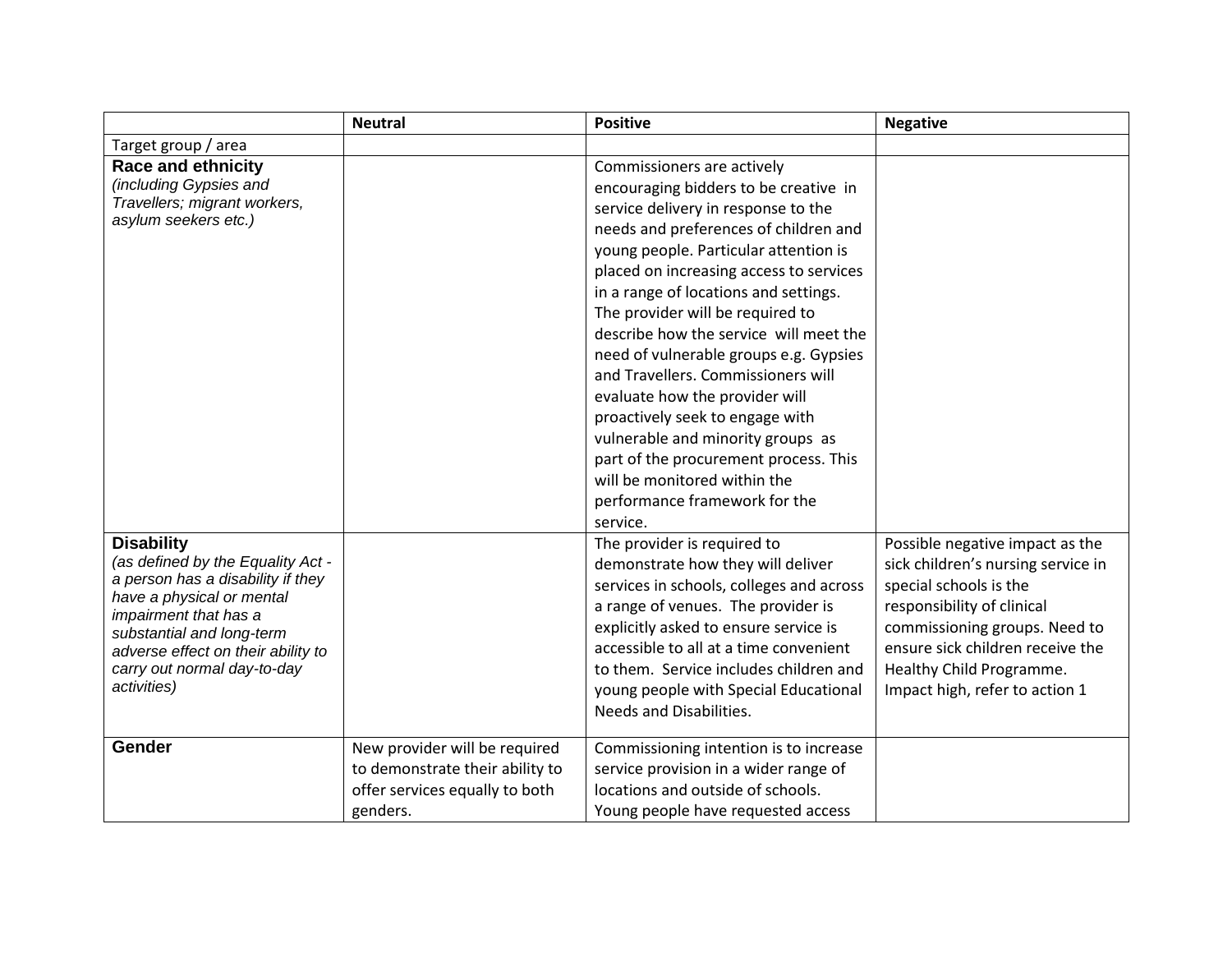|                                                        |                                  | to male nurses. Gender and skill mix      |                                                                  |
|--------------------------------------------------------|----------------------------------|-------------------------------------------|------------------------------------------------------------------|
|                                                        |                                  | of teams will be evaluated as part of     |                                                                  |
|                                                        |                                  | the tender process.                       |                                                                  |
| Gender reassignment                                    |                                  | Potentially positive with expansion of    |                                                                  |
|                                                        |                                  | access to services in community           |                                                                  |
|                                                        |                                  | venues acceptable to young people.        |                                                                  |
| <b>Religion and belief</b>                             | Service is required to           |                                           |                                                                  |
|                                                        | demonstrate awareness and        |                                           |                                                                  |
|                                                        | sensitivity to religious and     |                                           |                                                                  |
|                                                        | cultural beliefs.                |                                           |                                                                  |
| <b>Sexual orientation (including</b>                   | The provider will be required to |                                           |                                                                  |
| heterosexual, lesbian, gay,                            | demonstrate how they will        |                                           |                                                                  |
| bisexual)                                              | encourage and support young      |                                           |                                                                  |
|                                                        | people to develop and express    |                                           |                                                                  |
|                                                        | their sexuality within a safe    |                                           |                                                                  |
|                                                        | environment.                     |                                           |                                                                  |
| Age (children and young                                |                                  | Potentially positive service is designed  | National plans are in placer to                                  |
| people aged $0 - 24$ , adults aged                     |                                  | around the needs of children and          | transfer health visiting services                                |
| 25 - 50, younger older people                          |                                  | young people aged 5-19 years. The age     | for children 0-5 years to local                                  |
| aged 51 - 75/80; older older                           |                                  | range for children with special           | authorities. In preparation for                                  |
| people 81+. The age categories                         |                                  | educational needs and disabilities is 3-  | this other areas have designed                                   |
| are for illustration only as                           |                                  | 25 years. The provider is required to     | service 0-19 years. Health Visiting                              |
| overriding consideration should<br>be given to needs). |                                  | deliver services that are tailored to the | Services and Family Nurse                                        |
|                                                        |                                  | needs and preferences of these age        | Practitioner services are                                        |
|                                                        |                                  |                                           | transferring to Local Authorities                                |
|                                                        |                                  | groups.                                   | 2015. The Council has chosen to                                  |
|                                                        |                                  |                                           | concentrate on their immediate                                   |
|                                                        |                                  |                                           |                                                                  |
|                                                        |                                  |                                           | responsibilities for children and                                |
|                                                        |                                  |                                           | young people 5-19. Early years<br>services have been included in |
|                                                        |                                  |                                           |                                                                  |
|                                                        |                                  |                                           | the redesign and commissioning                                   |
|                                                        |                                  |                                           | of services. Impact low, refer to                                |
|                                                        |                                  |                                           | action 2.                                                        |
| <b>Rural communities</b>                               | Provider will be required to     |                                           |                                                                  |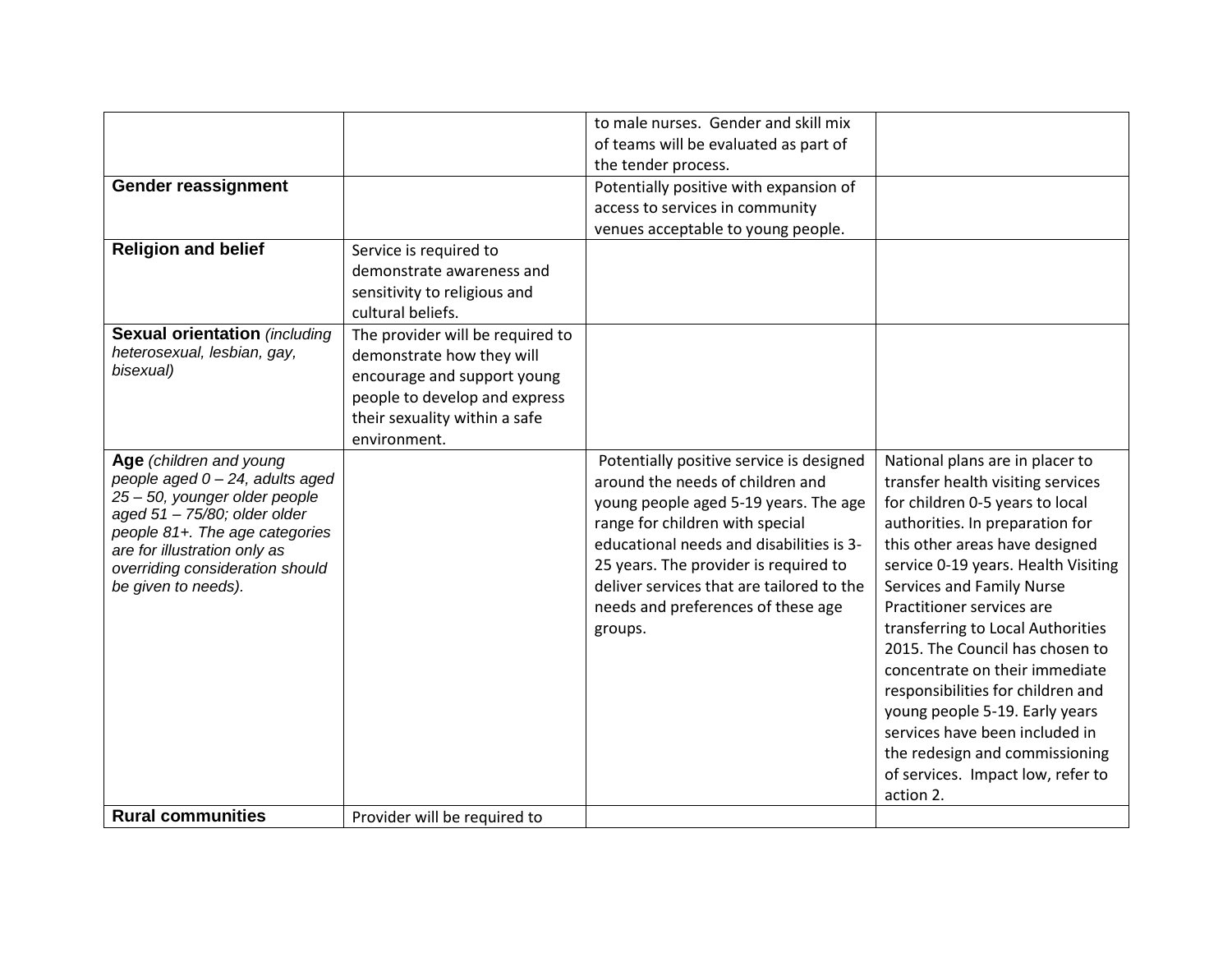|                                                            | work with schools and provide a   |                                         |  |
|------------------------------------------------------------|-----------------------------------|-----------------------------------------|--|
|                                                            | range of venues and times         |                                         |  |
|                                                            | suited to the needs of children,  |                                         |  |
|                                                            | young people and their families.  |                                         |  |
| <b>Areas of deprivation</b>                                | Service is designed to have       |                                         |  |
|                                                            | targeted interventions and        |                                         |  |
|                                                            | levels of support aligned to      |                                         |  |
|                                                            | levels of need. Account has       |                                         |  |
|                                                            | been taken of range of needs      |                                         |  |
|                                                            | associated with social,           |                                         |  |
|                                                            | emotional and economic            |                                         |  |
|                                                            | deprivation. The Council's        |                                         |  |
|                                                            | <b>Integrated Strategic Needs</b> |                                         |  |
|                                                            | Assessment has been used to       |                                         |  |
|                                                            | inform and identify targeted      |                                         |  |
|                                                            | areas of need and                 |                                         |  |
|                                                            | demographics.                     |                                         |  |
| <b>Human rights</b>                                        | Provider will be required to      |                                         |  |
|                                                            | submit evidence to                |                                         |  |
|                                                            | demonstrate service is            |                                         |  |
|                                                            | compliant with Human Rights       |                                         |  |
|                                                            | Act as it applies to children and |                                         |  |
|                                                            | young people. This will be        |                                         |  |
|                                                            | reviewed as part of               |                                         |  |
|                                                            | performance monitoring            |                                         |  |
|                                                            | process.                          |                                         |  |
| <b>Health and wellbeing</b>                                |                                   | The intended outcome of this service is |  |
| (consider both the wider                                   |                                   | improved health and wellbeing           |  |
| determinants of health such as                             |                                   | focussed on children and young people   |  |
| education, housing,                                        |                                   | and should have a positive impact on    |  |
| employment, environment,                                   |                                   | lifestyles for service users, their     |  |
| crime and transport, as well as<br>the possible impacts on |                                   | families and their communities.         |  |
| lifestyles and the effect there                            |                                   |                                         |  |
| may be on health and care                                  |                                   |                                         |  |
| services)                                                  |                                   |                                         |  |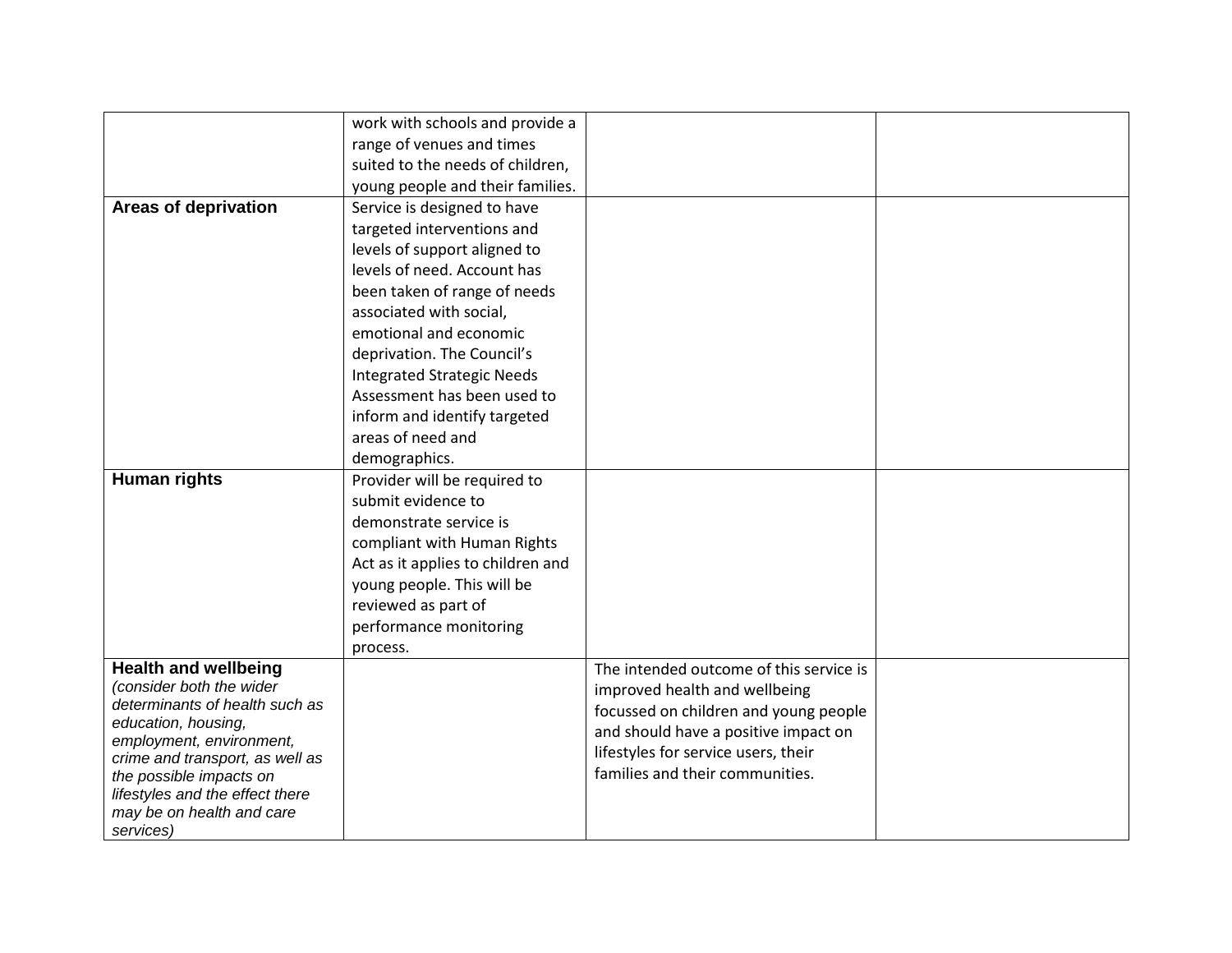| <b>Procurement/Partnership</b> (if   Providers will be obliged |                              | Should be better awareness of equality     |  |
|----------------------------------------------------------------|------------------------------|--------------------------------------------|--|
| project due to be carried out by                               | through contracts to ensure  | issues if the refocus of the service is on |  |
| contractors/partners etc, identify                             | equality compliance and      | individualised care of the child or        |  |
| steps taken to ensure equality<br>compliance)                  | actively review and address  | young person. Equality compliance          |  |
|                                                                | equality issues on a regular | should be improved through                 |  |
|                                                                | <b>basis</b>                 | embedding equality in new contract         |  |

# **Evidence:**

A service will be performance monitored against national and local standards. The service is outcome based and will be required demonstrate improvement against Council priorities as identified in the Integrated Needs assessment, for example reduction in childhood obesity and teenage pregnancy rates.

## **Action plan:**

| <b>Actions</b><br>required                                                                                                                                                                                | <b>Key activity</b>                                                                   | <b>Priority</b> | <b>Outcomes required</b>                                                                                                                                                                                                | <b>Officer responsible</b> | <b>Review</b><br>date         |
|-----------------------------------------------------------------------------------------------------------------------------------------------------------------------------------------------------------|---------------------------------------------------------------------------------------|-----------------|-------------------------------------------------------------------------------------------------------------------------------------------------------------------------------------------------------------------------|----------------------------|-------------------------------|
| Clinical<br>Commissioning<br>Groups (CCGs) to<br>assume<br>responsibility for<br>commissioning<br>special school<br>nursing provision<br>for children with<br>physical and<br>mental health care<br>needs | Negotiate with CCGs<br>realignment of<br>commissioning<br>responsibilities            | High            | CCGs to lead commissioning<br>of special school nursing<br>services. Public health<br>commissioners to agree a<br>course of action that enables<br>children in special schools to<br>receive Healthy Child<br>Programme | <b>Rachel Raw</b>          | 12 May<br>2014                |
| <b>Work with Council</b><br>children's<br>commissioners to<br>prepare for<br>transition of Health<br>Visiting services                                                                                    | Collaborative working.<br>Early years<br>representation on<br>expert reference group. | High            |                                                                                                                                                                                                                         | <b>Rachel Raw</b>          | July 2014-<br>January<br>2015 |